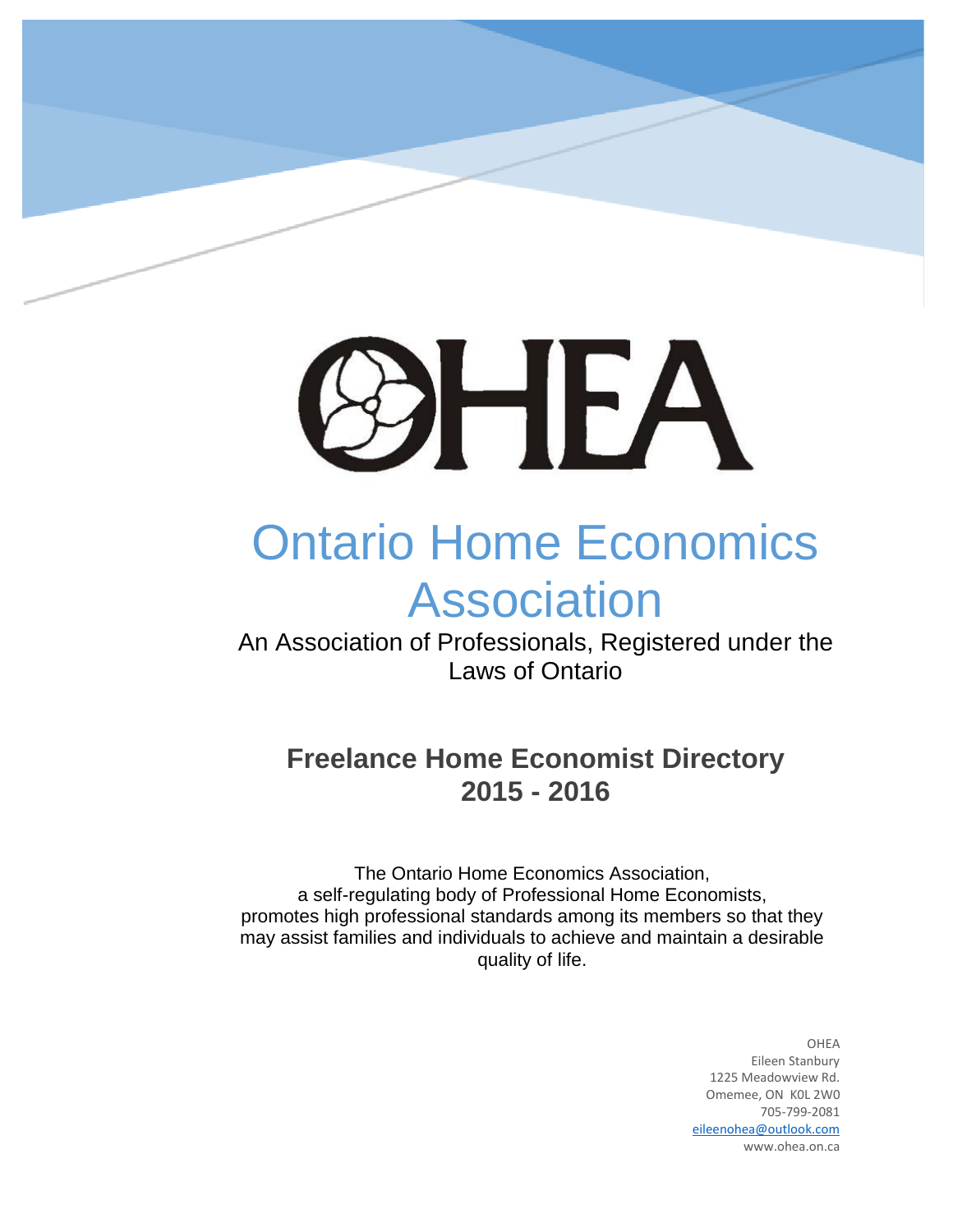**Julie Bednarski, P.H.Ec.** President & Founder The Healthy Crunch Company 160 Matheson Blvd East Unit 4 Mississauga, ON L4Z 1V4

**Tel:** 416-575-9531 Work - (905) 568-0606 **Fax: Email:** julie@healthycrunch.com www.healthycrunch.com

**Specialties:** Speaker/Presenter/Educator on topics relating to food/nutrition/wellness/health Workshops and program development for schools and businesses Grocery store tours; Kitchen makeovers Meal planning and recipe development and writing

**Recent Projects:** The Healthy Crunch Company: The Healthy Crunch Company produces healthy and tasty snacks for on-the-go including kale chips. Check

## **M. Katherine (Kathy) Biondi, P.H.Ec.**

10703 Lakeview Dr. **Private development for families and businesses for families and free for families and fresh and free for families and free for families and free for families and free for families and free for families** R.R. #3 Chatham, ON N7M 5J3

**Tel:** 519-354-9143 Cell: 519-932-0209 **Fax: Email:** kathybiondi@gmail.com

**Specialties:** Food Safety

**Recent Projects:** certified instructor with NFSTP

**Carol Culhane, P.H.Ec.**

International Food Focus 211 Carlton Street, East Office Toronto, ON M5A 2K9

**Tel:** 416-924-3266 **Fax: 416-924-2726 Email:** cculhane@foodfocus.on.ca

**Specialties:** Agri-food Regulatory Compliance; Pre and post commercialization

Market Definitions & Assessments; Global markets - determination of size of a market and market definition studies

Seminars, workshops and courses available for public registration, or, customized for in-house optimization.

**Recent Projects:** Submission of a scientific dossier to the CFIA (Canada) to demonstrate safety and efficacy of an animal feed supplement

Label audits, reviews and composition development of Tier 1 branded products - Canada, USA, EU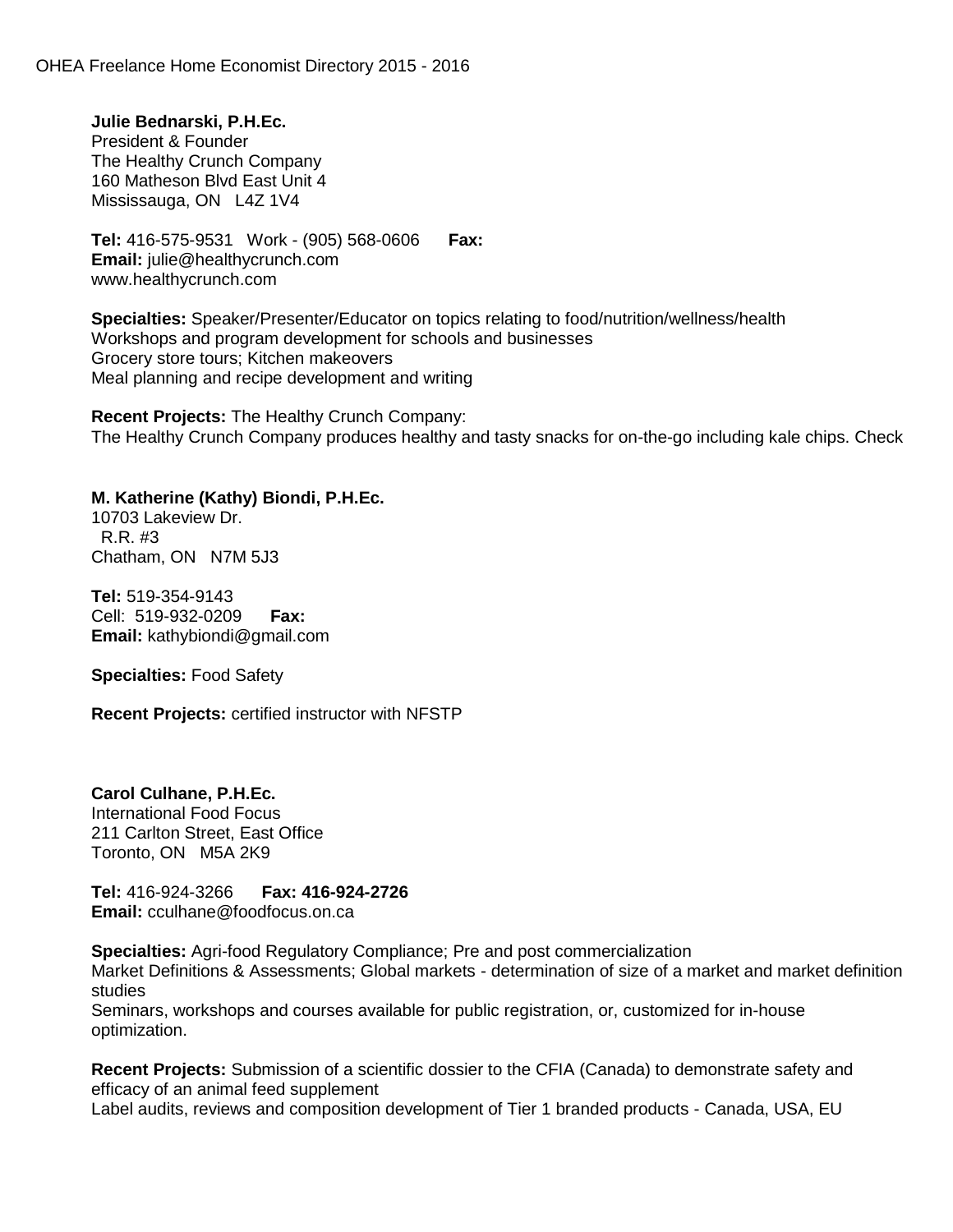**Mary Cunningham, P.H.Ec.** 6C – 350 Doon Valley Dr. Kitchener, ON N2P 2M9

**Tel:** 519-893-7393 **Fax: 519-893-6209 Email:** cunninghammary@rogers.com

**Specialties:** Counselling (related to Fetal Alcohol Spectrum Disorders) Family and Human Development Research and Development Member /Participant in the Waterloo Region FASD Network

**Recent Projects:** Speaker/Presenter locally, provincially and internationally – 2003 to 2015 – presentations on a variety of topics related to FASD and the other brain-based physical neurodevelopmental disorders. Most frequent topic is Educational Success for Students with FASD. Educational program planning and behavioural consultation with parents of children and adolescents with diagnosed or suspected FASD.

**Maria Depenweiller, BaSc, P.H.Ec.**

35 Lorne Scots Dr. Milton, ON L9T 2Z2

**Tel:** 647-838-8075 **Fax: Email:** info@thewoodenspoon.ca

**Specialties:** Recipe writing, development and testing Cooking instructor Workshops, food writing, cookbook author

**Recent Projects:** Cookbook publication "Russian Cuisine – traditional and contemporary home cooking"; Nutrition consultant/writer for Dance Comp Review – information portal for competitive ballroom dancers. Low protein cooking demonstrations for patients with inborn metabolic errors (in collaboration with Vitaflo)

**Jason Eaton, P.H.Ec.** 890 Elias St London, ON N5W 3P2

**Tel:** 519-473-5194 **Fax: Email:** jeaton@alumni.uwo.ca

**Specialties:** Cooking Instructor Workshop Facilitator Marketing/Social Media Promoter Recipe Development & Testing

**Recent Projects:** Cooking instructor for the City of London, ON. Cooking instructor at YMCA of Western Ontario Co-facilitated 5 week Food Literacy workshop for low income status youth with London Middlesex Health Unit Online marketing for Weber Grills. Marketing and recipe development for Carib Lager USA.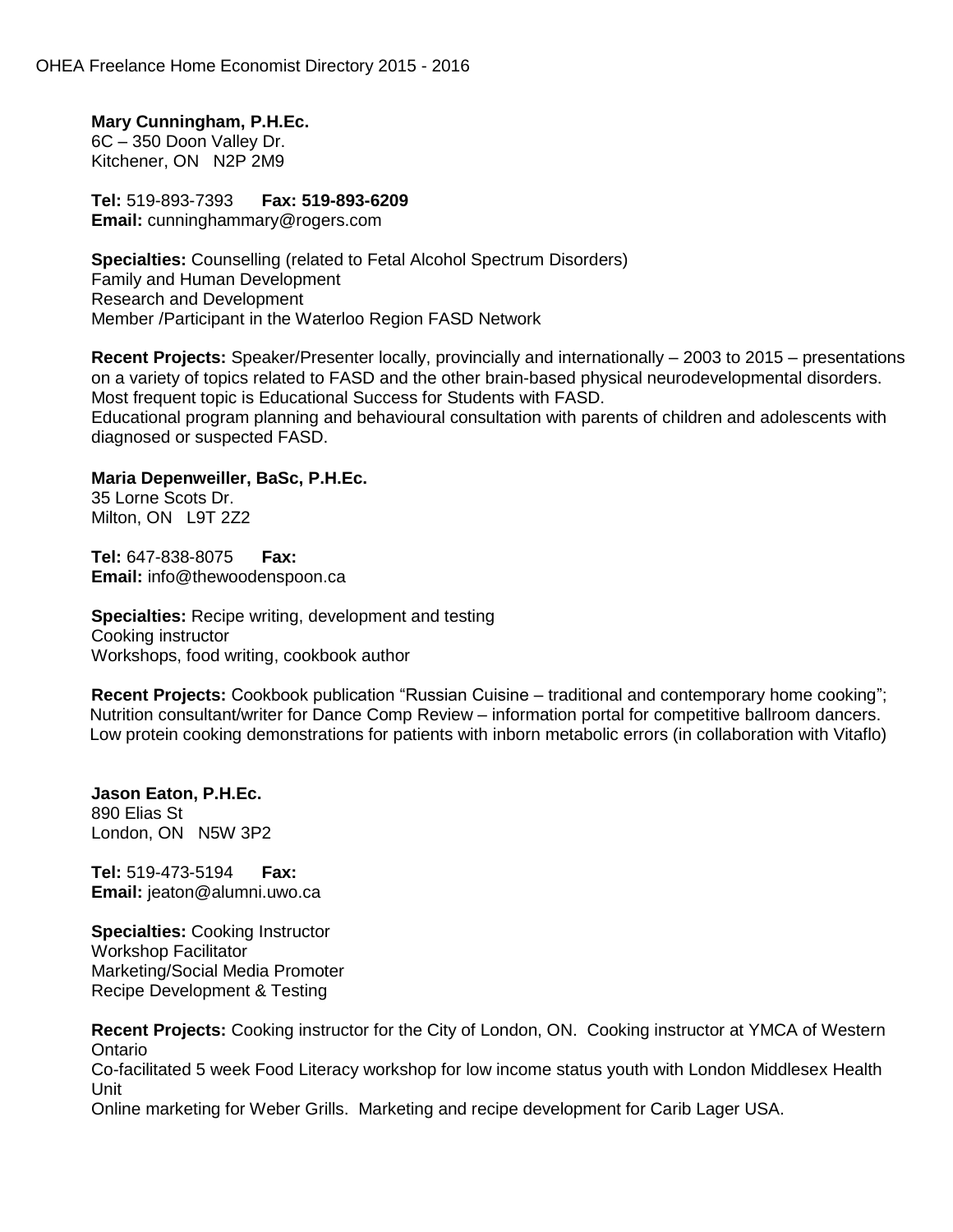**Carolyn Frail, P.H.Ec.** 106 Wheeler Ave. Toronto, ON M4L 3V2

**Tel:** 416-686-0042 **Fax: Email:** cfrail@rogers.com

**Specialties:** Food Science & Nutrition Consultant Freelance Writer Researcher

**Recent Projects:** Newsletter Editor for the Women's Culinary Network Food Science Technical Writing for RD Partners Inc. Sports Nutrition writing (handouts, presentations) for Sports Etudes Girls Ringette

# **Wendi Hiebert, P.H.Ec.**

Food Wise Consulting 24 Silverspring Cres. Kitchener, ON N2M 4P2

**Tel:** 519-742-0873 **Fax: 519-742-9619 Email:** wendihiebert@gmail.com www.wendihiebert.com

**Specialties:** Culinary education and presentations Food writing Recipe development, editing and nutritional analysis Cooking demonstrations

**Recent Projects:** Recipe nutritional analysis for Albert Wheat Commission recipe development for Egg Farmers of Canada culinary talk on afternoon tea history and etiquette for a community group

**Jennifer Hill, P.H.Ec.** P.O. Box 1092 4334 Petrolia Line Petrolia, ON N0N 1R0

**Tel:** 519-882-0156 **Fax: Email:** jenniferhillphec@gmail.com

## **Specialties:**

**Recent Projects:** OFSHEEA Workshop Presenter "How to Run a Food Lab" Adult Cooking Class Instructor at the Centre Freelance Editor for Learning ZoneXpress; Revised Social Sciences and Humanities Curriculum Resource Writing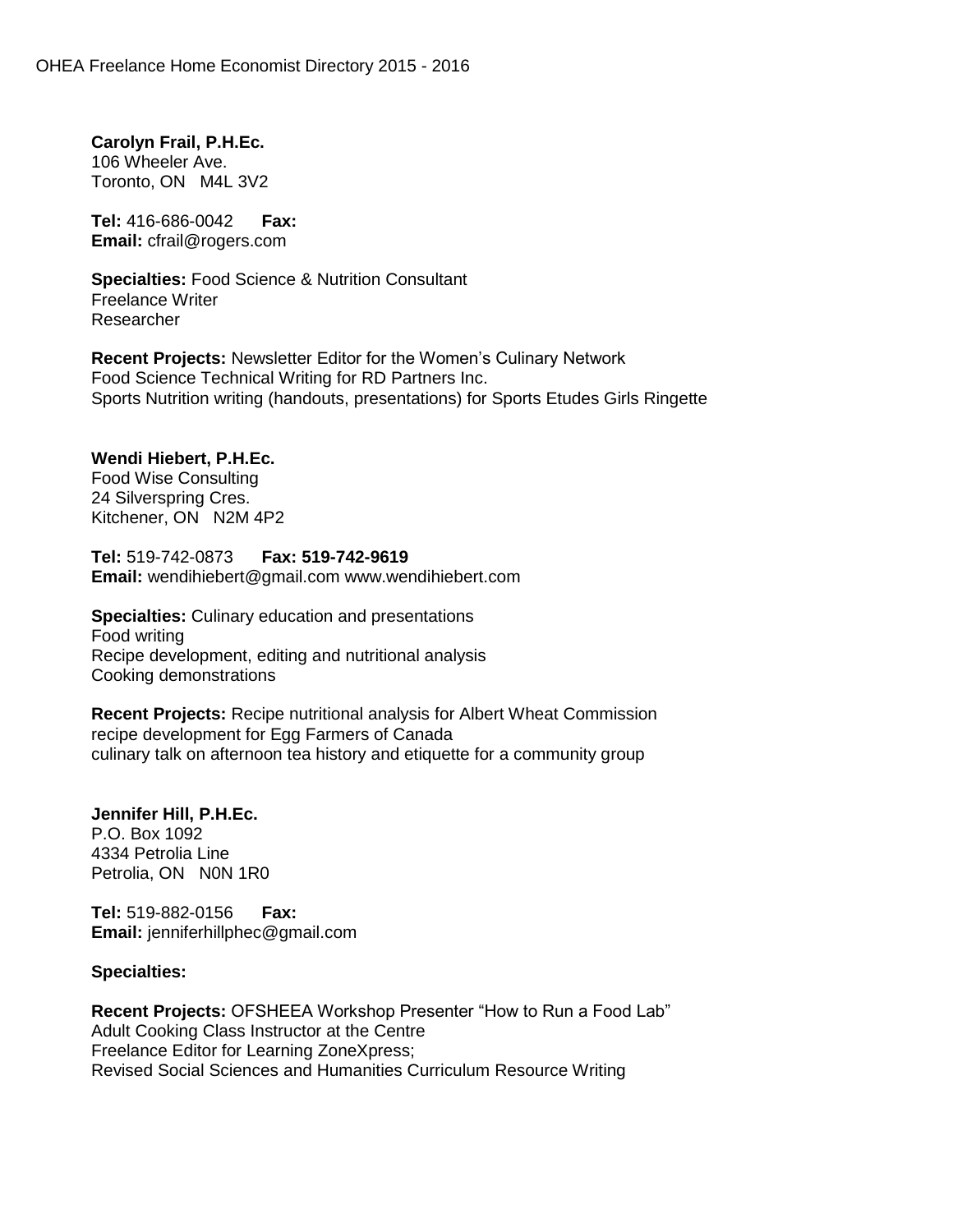**Cory Hogan, P.H.Ec.** 305 Ash Street Sudbury, ON P3C 1Z9

**Tel:** (705) 207-1075 **Fax: Email:** cory.hogan.macneil@gmail.com

**Specialties:** Food & Nutrition Cooking Classes & Demonstrations Recipe Writing & Testing Resource Development & Workshops

**Recent Projects:** Interactive cooking classes tailored to suit your food and nutrition needs Recipe Development and testing for workshops and education programs; Speaker/presenter/educator delivering workshops on topics related to food, nutrition and wellness Resource writing and development for Ontario Ministry of Education and various teaching associations, with specific focus on food and nutrition as well as the revised Social Sciences and Humanities curriculum.

**Barb Holland, P.H.Ec.** Barb Holland Home Economist Inc. 63 Rouge St. Markham, ON L3P 1K7

**Tel:** 905-471-4455 **Fax: Email:** bholland@sympatico.ca, www.barbholland.ca

**Specialties:** Recipe Development Food Styling (TV)/ Media Spokesperson Food Writing/Recipe Editing Cooking Demonstrations

**Recent Projects:** Recipe development and Media Spokesperson for OMAFRA's Foodland Ontario Food Styling for CityLine and Breakfast TV for Spokesperson and PHEc Mairlyn Smith

**Heather Howe, P.H.Ec.** 5 Croft Crt. Whitby, ON L1R 1Z6

**Tel:** 905-723-7717 **Fax: Email:** heather.howe@rogers.com

**Specialties:** Recipe testing Recipe development Teaching cooking classes

**Recent Projects:** Recipe testing for Nettie Cronish and Cara Rosenbloom, R.D. for an upcoming cookbook about Beans, Nuts and Seeds to be published in fall of 2015. Teach Diabetics Cooking Classes three times annually for the Oshawa Community Health Centre. Developed recipes for Maple Syrup story for Foodland Ontario October 2014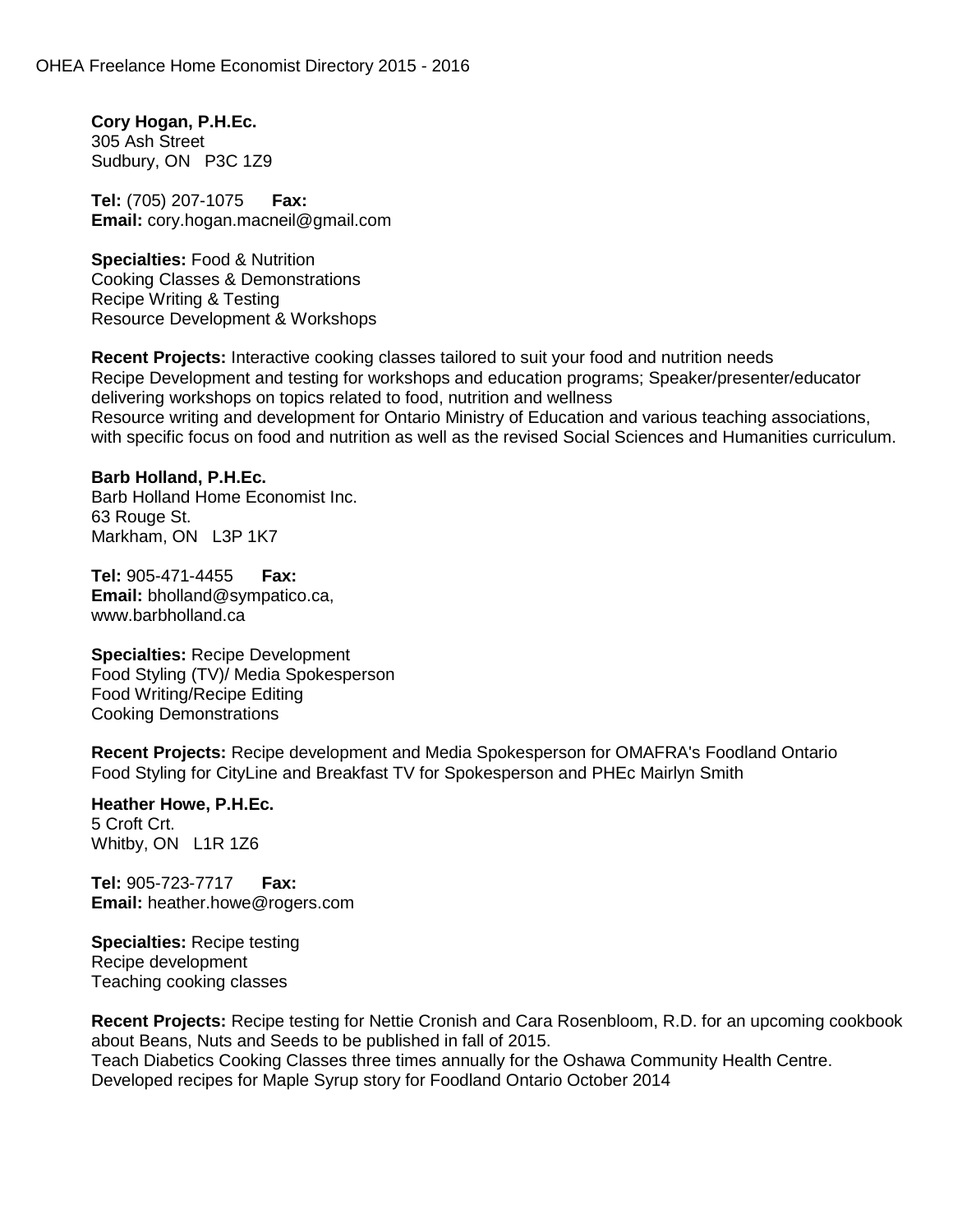**Cathy Ireland, P.H.Ec.** 3 Althone Rd. Toronto, ON M4J 4H1

**Tel:** 416-423-6491 **Fax: Email:** cathycookswithu@gmail.com

**Specialties:** menu and recipe development cooking demos and sensory evaluation.

**Recent Projects:** 3H Interactive Branding Advertising Project: Develop and present package recipes for 8 Windsor Salt packages Led Freezer Meal Workshops as Pampered Chef Consultant; Provided recipes in Mood Foodie Teen Guide as Collaborative Partner at Mood Food Culinary

**Jennifer MacKenzie, P.H.Ec.** FOODWORX and Nuttshell Next Door Café 1100 Gransville Trail, P.O. Box 8330, RR#1 Peterborough, ON K9J 6X2

**Tel:** 705-657-7599 **Fax: Email:** jennifer@jennifermackenzie.net

**Specialties:** Recipe Development Recipe Testing & Editing Food Writing Culinary Consulting; Event Coordinating

**Recent Projects:** Recipe development for Dairy Farmers of Canada Family Kitchen Campaign Farm & Food Care Ontario Media Farm Tour Coordinator LCBO Food & Drink magazine Summer 2015 "Burgers & Beyond"

**Teresa Makarewicz, P.H.Ec.** 412 Massey Dr. Ancaster, ON L9G 3J9

**Tel:** 905-648-5431 **Fax: Email:** foodgroups@sympatico.ca

**Specialties:** Recipe Development Cooking School Instructor Food Styling Marketing/Media Relations

**Recent Projects:** Shaw Media – Foodstyling for 3 television commercials for Fleishman's Foodland Ontario - spokesperson and Foodstylist on CHCH Morning Live Ontario Egg Farmers – Spokesperson and Foodstylist on Rogers Daytime London and Brantford.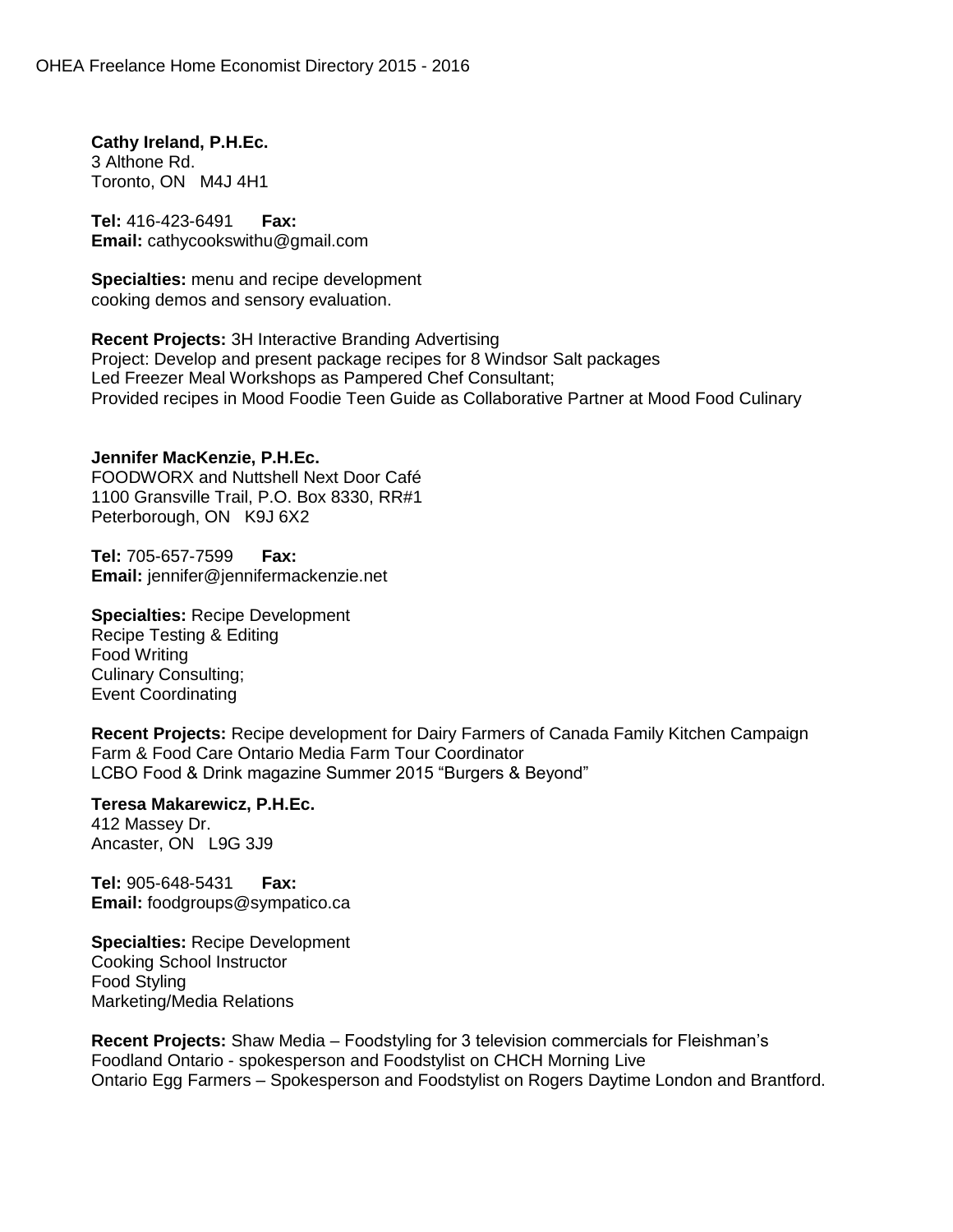**Astrid Muschalla, P.H.Ec.** Oasis Institute for Health Living Inc. 49 Warren Lane P.O. Box 191 Wolfe Island, ON K0H 2Y0

**Tel:** 647-505-0892 **Fax: Email:** astrid.oasis@gmail.com

**Specialties:** Nutritional Education, Consulting Food Preparation/Food Preservation/Healthy Cooking/Food Demonstrations Speaker/Presenter/ Educator Organic Land Care Specialist

**Recent Projects:** Canadian Organic Growers – National Seed Saving Curriculum Needs Assessment for regional food security Curriculum and lesson development – Growing Food 2 for Nutrient Density, Gaia College

#### **Rosemarie Superville, P.H.Ec.**

Rosemarie Superville Ent. Inc. 93 Briarwood Rd. Markham, ON L3R 2W8

**Tel:** 416-804-3687 **Fax:** 905-946-9866 **Email:** rosemarie@rosemariesuperville.com www.rosemariesuperville.com

**Specialties:** Food Styling Recipe Development and Testing

**Recent Projects:** Recipe Development and Food Styling for Foodland Ontario and ConAgra Foods Food Styling for Tim Hortons and Kraft Canada

**Joan Ttooulias, P.H.Ec.** Food Glorious Food 108 Parkhurst Blvd. Toronto, ON M4G 2E6

**Tel:** 416-421-6706 **Fax: Email:** allister.joan@sympatico.ca

**Specialties:** Food Styling Recipe Development

**Recent Projects:** Kelloggs TV Commercials, Nature Valley Cereal Bars Packaging, Swansons online/TV, and Skillet Meals Styling for OHEA Quinoa Cookbook Pizza Hut TV commercials